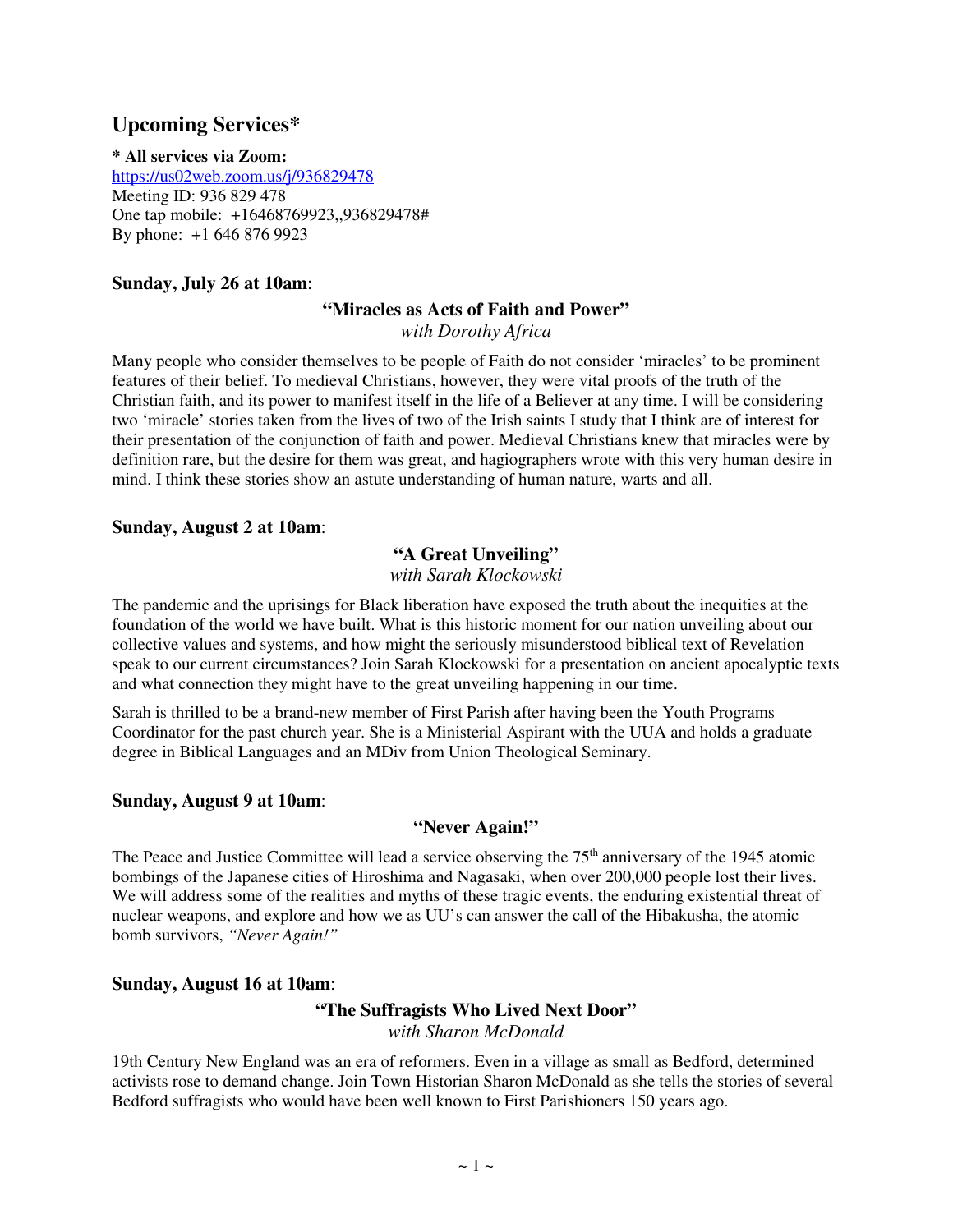#### **Sunday, August 23 at 10am**:

#### **"The Power of Words, Conversation and Music"**

*with Carol Epple, Elizabeth Connors and Janet Welby* 

Carol and Liz will give a short presentation sharing the fun of collaboration through words, conversation and music. They will talk about the joy and spirituality of making music together through two pieces of music, "Blues" by English composer, John Rutter, and "Loons," an original composition written for them by Janet Welby. Janet will join them as they present these wonderful musical examples to demonstrate how intimate communication among musicians can reach over and touch the congregation.

#### **Sunday, August 30 at 10am**:

#### **"What Happened at GA?"**

*with First Parish in Bedford Delegates to our UUA General Assembly* 

#### **Common Thoughts**

In his memoir "Walking with the Wind," John Lewis used a story from his childhood as a metaphor for the work of building a more just world:

"About fifteen of us children were outside my aunt Seneva's house, playing in her dirt yard. The sky began clouding over, the wind started picking up, lightning flashed far off in the distance, and suddenly I wasn't thinking about playing anymore; I was terrified...

Aunt Seneva was the only adult around, and as the sky blackened and the wind grew stronger, she herded us all inside.

Her house was not the biggest place around, and it seemed even smaller with so many children squeezed inside. Small and surprisingly quiet. All of the shouting and laughter that had been going on earlier, outside, had stopped. The wind was howling now, and the house was starting to shake. We were scared. Even Aunt Seneva was scared.

And then it got worse. Now the house was beginning to sway. The wood plank flooring beneath us began to bend. And then, a corner of the room started lifting up.

I couldn't believe what I was seeing. None of us could. This storm was actually pulling the house toward the sky. With us inside it.

That was when Aunt Seneva told us to clasp hands. Line up and hold hands, she said, and we did as we were told. Then she had us walk as a group toward the corner of the room that was rising. From the kitchen to the front of the house we walked, the wind screaming outside, sheets of rain beating on the tin roof. Then we walked back in the other direction, as another end of the house began to lift.

And so it went, back and forth, fifteen children walking with the wind, holding that trembling house down with the weight of our small bodies.

More than half a century has passed since that day, and it has struck me more than once over those many years that our society is not unlike the children in that house, rocked again and again by the winds of one storm or another, the walls around us seeming at times as if they might fly apart.

It seemed that way in the 1960s, at the height of the civil rights movement, when America itself felt as if it might burst at the seams—so much tension, so many storms. But the people of conscience never left the house. They never ran away. They stayed, they came together and they did the best they could, clasping hands and moving toward the corner of the house that was the weakest.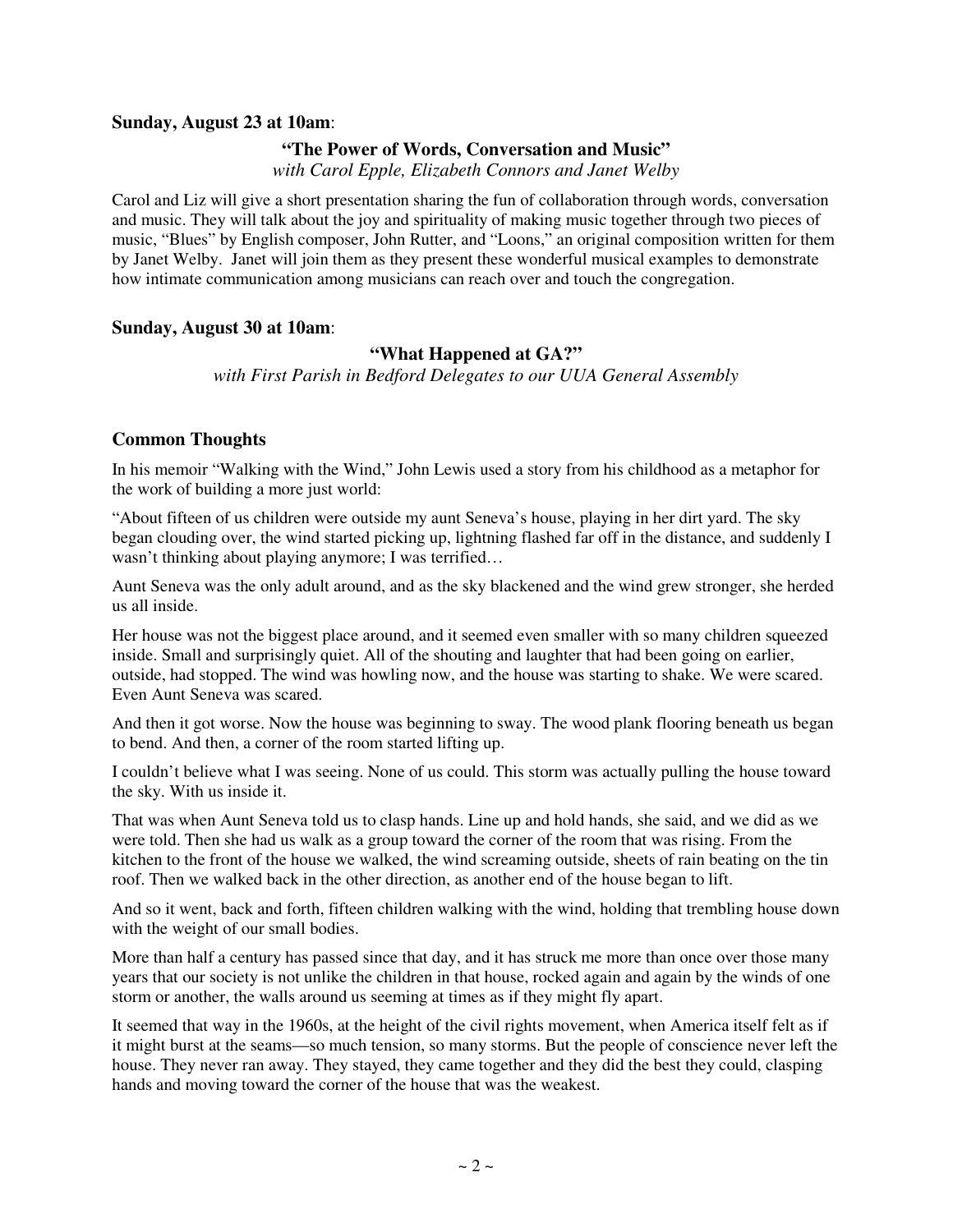And then another corner would lift, and we would go there.

And eventually, inevitably, the storm would settle, and the house would still stand.

But we knew another storm would come, and we would have to do it all over again.

And we did.

And we still do, all of us. You and I."

*— john* 

# **Being With the Questions**

In our new summer small group, "Being With the Questions," we have considered "What is Enough?" and "Liminality: Living into Change." Upcoming gatherings, where we will consider more 'big questions' of this time through meditation, music, silence and conversation, are at 7:30pm on July 30, August 13, August 27, and Sept. 10, facilitated by John, Annie, and Deb. If you are interested in joining this group, please contact Rev. Annie parishministeruubedford@gmail.com.

# **Another World is Possible Series**

The uprisings for Black liberation and community safety have been changing our world in beautiful and disorienting ways. There are many ways to learn more, practice anti-racism and continue with or join the movement.

As one small piece of this work, I'm offering three workshops over the course of the summer to explore building a world of community safety and transformative justice. Two already happened, but you can still come to the third one!

## *"Where are we going?"* **Saturday August 8th 4 - 5:30pm**

We'll share our experiences around punishments (punitive justice), trying to make things better when we mess up (restorative justice) and changing situations to make behavior better (transformative justice). We'll explore ways to practice transformative justice in our homes, institutions and towns. We'll look at ways to address the fear that can come up for some of us when we imagine a world without prisons or police. This will be appropriate for all elementary school children, youth and adults.

## **The zoom link:**

https://us02web.zoom.us/j/89800961246 or call 929-205-6099 and enter Meeting ID: 898 0096 1246 or use one tap mobile: +19292056099,,89800961246#

*—Annie Gonzalez Milliken* 

# **Assistant Treasurer Anyone?**

We need help! We need someone to back-up our treasurer, Vicki Gaw. Might you be interested, or can you suggest someone? Lots of support and appreciation provided!

The task list below is based on the arrangement Dee Russell and Maggie Debbie used from 2016-2018 with the understanding the details will be negotiable. One thought is a person with some prior financial background either professionally or in volunteer roles might find the position something they would feel comfortable doing.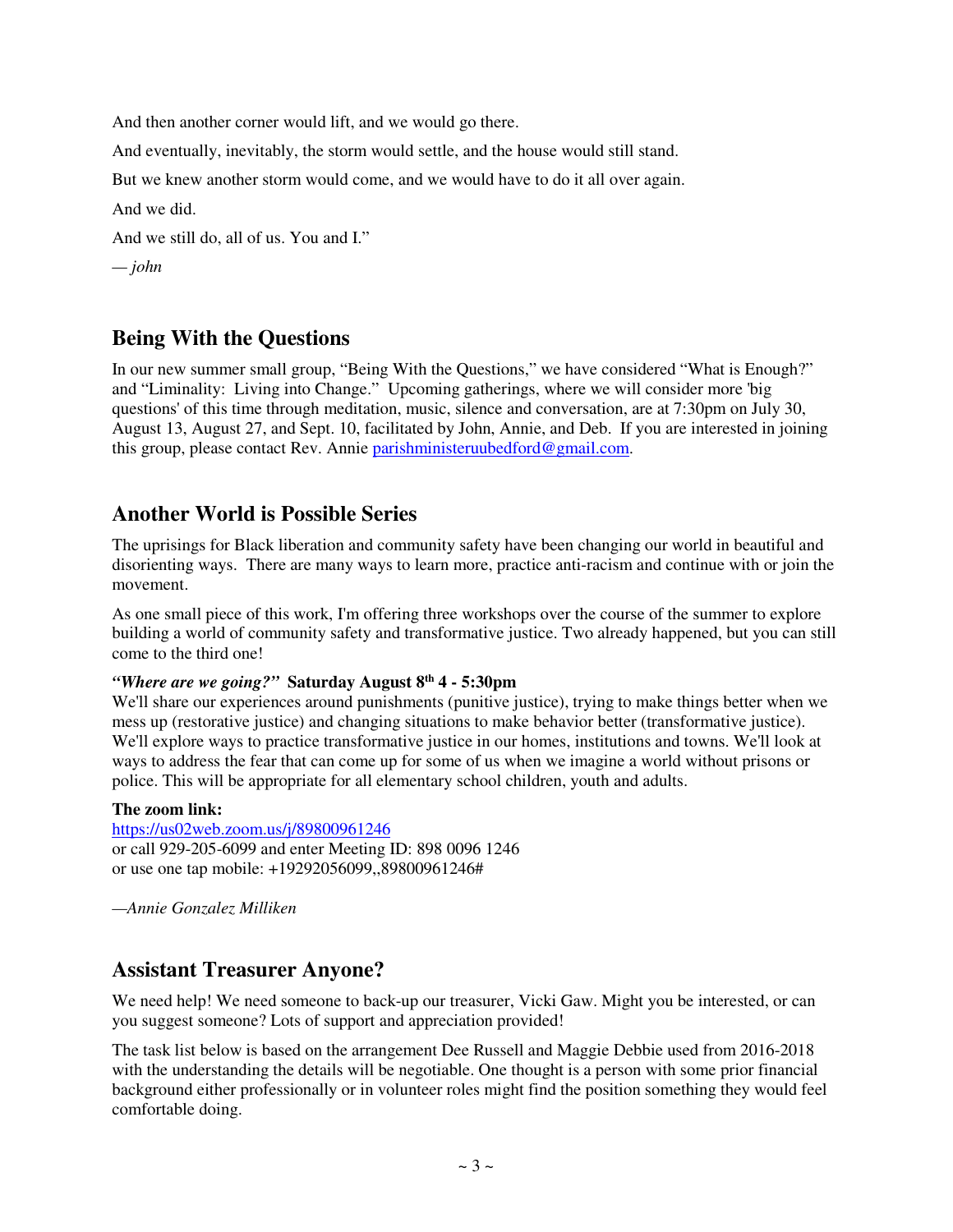Here's what the role entails:

- Sign Checks(weekly) Treasurer primary, Assistant secondary
- Ensure monthly reports are produced and perform monthly review Treasurer
- Work with administrator and bookkeeper Treasurer and Assistant
- Attend Board meetings (monthly) Treasurer
- Attend Leadership Team meetings (monthly) Treasurer primary, Assistant secondary
- Attend Endowment meetings (quarterly) Assistant primary, Treasurer secondary
- Lead Finance Committee meetings (quarterly) Treasurer primary, Assistant secondary
- Budget Preparation (February through June) Treasurer and Assistant
- Review of ongoing finances of the church, including trend analysis Treasurer and Assistant

If you're interested, want to suggest someone, or want to know more, email treasurer Vicki Gaw at omigaw@comcast.net!

# **Faith Development Program Registration**:

NOW is the time to register your children and youth for First Parish's Faith Development programs for 2020-2021. We're working to develop an interactive, creative program that will meet the safety and health guidelines of this time while engaging children and youth in fun programs that help build connection to our faith! Please take a moment now to register: https://forms.gle/xrow9e4qjtjMW5DS9 Thank you! For questions, contact Deb Weiner, Developmental Director - Faith Development for Children: dre@uubedford.org

# **Supporting our Children and Youth**

## *From Rev. John Gibbons:*

Folks…

Below, Deb Weiner appeals for your help with our programs for children and youth. I add: This is urgent. The very existence of our church community depends on our sustained commitment to multi-generational ministry. We fail if we let down our younger generation. We succeed when we demonstrate our willingness to connect the generations. All of us are limited in time and energy. This is a difficult time for ALL of us. Nonetheless, many or most of us can contribute in some small or large way. We are called to rise to this most challenging occasion. What we do *now* matters. May we look back and say, "With faith in the future, we did what we could." Truly, I implore that you respond to the volunteer interest survey at the link below. —*John* 

Hi everyone,

I hope that you are finding ways to enjoy this socially distant summer and that you have some time for being outside in nature, where you can find space to breathe deeply.

I am writing to you to ask, with care and hope, whether could find time in your life to participate in supporting First Parish's children and youth through involvement in faith development programming this year. Before you toss this email, please let me share a bit more:

- This year will be different. Although we very much want to hold in-person gatherings, it is unlikely that they will be able to take place, at least for the first half of the church year. We seek people who will be willing to gather through other means with children and youth, for faith development programs that will be differently shaped but (we hope) meaningful and fulfilling.